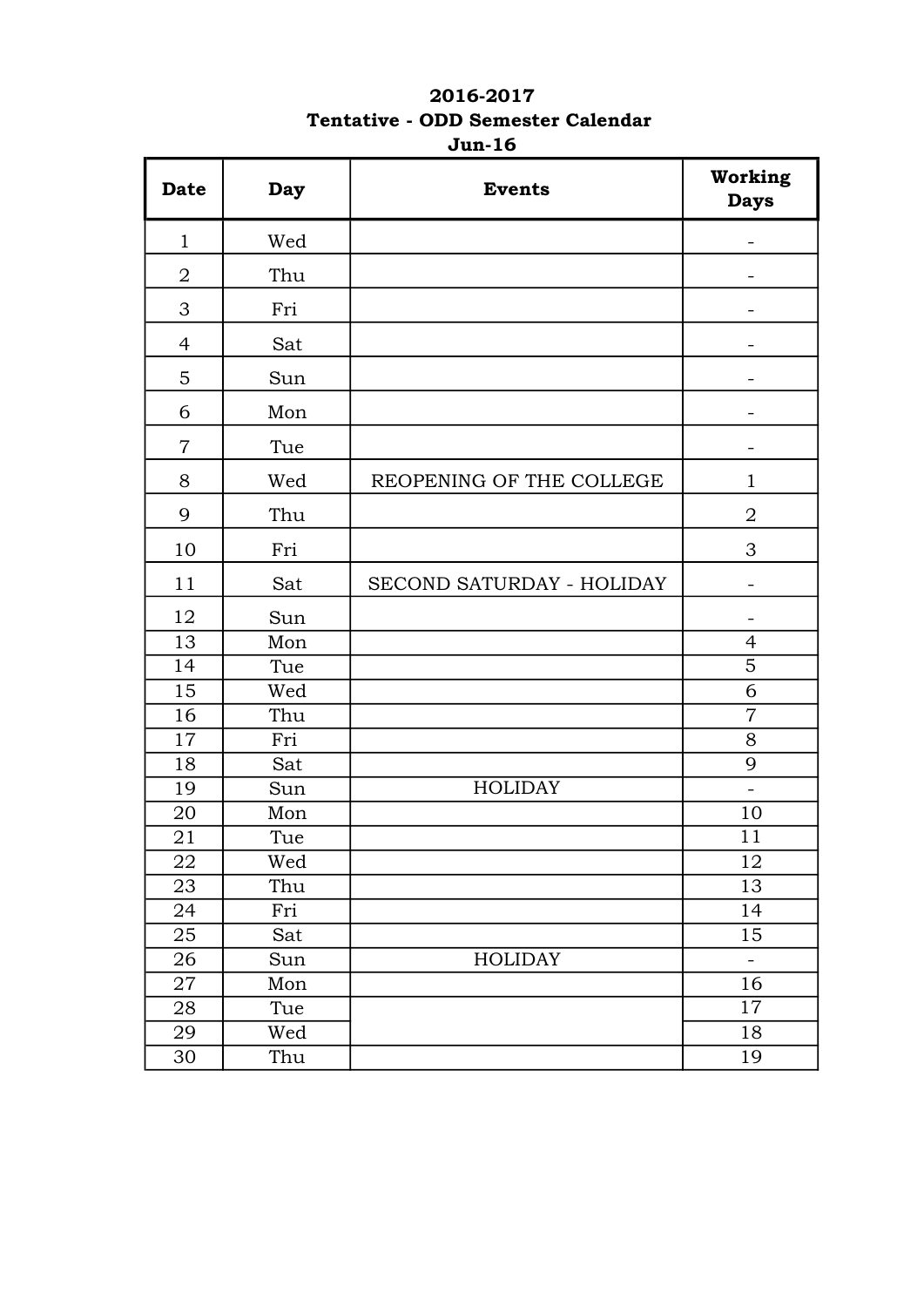| <b>Date</b>      | <b>Day</b> | <b>Events</b>          | Working<br><b>Days</b>       |
|------------------|------------|------------------------|------------------------------|
| $\mathbf{1}$     | Fri        |                        | $\overline{20}$              |
| $\overline{2}$   | Sat        |                        | 21                           |
| $\overline{3}$   | Sun        | <b>HOLIDAY</b>         | $\qquad \qquad \blacksquare$ |
| $\overline{4}$   | Mon        |                        | 22                           |
| $\overline{5}$   | Tue        |                        | 23                           |
| 6                | Wed        | RAMZAN-HOLIDAY         |                              |
| $\boldsymbol{7}$ | Thu        |                        | 24                           |
| 8                | Fri        |                        | 25                           |
| 9                | Sat        | <b>SECOND SATURDAY</b> |                              |
| 10               | Sun        | <b>HOLIDAY</b>         | $\equiv$                     |
| 11               | Mon        |                        | 26                           |
| 12               | Tue        |                        | $\overline{27}$              |
| 13               | Wed        |                        | 28                           |
| 14               | Thu        |                        | 29                           |
| 15               | Fri        |                        | 30                           |
| 16               | Sat        |                        | 31                           |
| 17               | Sun        | <b>HOLIDAY</b>         |                              |
| 18               | Mon        |                        | 32                           |
| 19               | Tue        |                        | 33                           |
| 20               | Wed        |                        | 34                           |
| 21               | Thu        |                        | 35                           |
| 22               | Fri        |                        | 36                           |
| 23               | Sat        |                        | 37                           |
| 24               | Sun        | <b>HOLIDAY</b>         | $\equiv$                     |
| 25               | Mon        |                        | 38                           |
| 26               | Tue        |                        | 39                           |
| 27               | Wed        |                        | 40                           |
| 28               | Thu        |                        | 41                           |
| 29               | Fri        |                        | 42                           |
| 30               | Sat        |                        | 43                           |
| 31               | Sun        | <b>HOLIDAY</b>         | $\frac{1}{2}$                |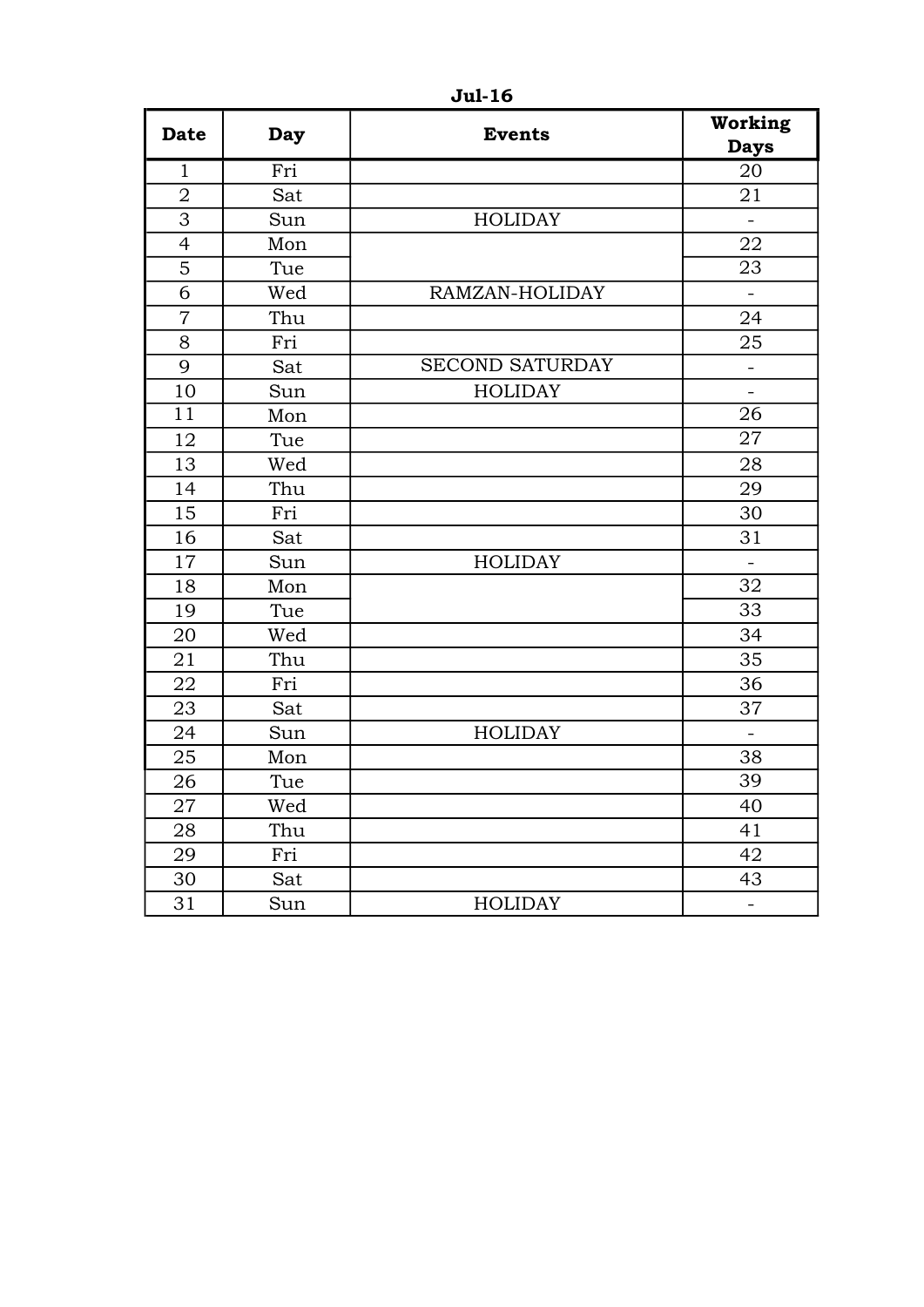| <b>Date</b>    | <b>Day</b> | <b>Events</b>           | Working<br><b>Days</b>   |
|----------------|------------|-------------------------|--------------------------|
| $\mathbf{1}$   | Mon        |                         | 44                       |
| $\overline{2}$ | Tue        |                         | 45                       |
| $\overline{3}$ | Wed        |                         | 46                       |
| $\overline{4}$ | Thu        |                         | 47                       |
| 5              | Fri        |                         | 48                       |
| 6              | Sat        |                         | 49                       |
| $\overline{7}$ | Sun        | <b>HOLIDAY</b>          |                          |
| 8              | Mon        |                         | 50                       |
| 9              | Tue        |                         | $\overline{51}$          |
| 10             | Wed        |                         | 52                       |
| 11             | Thu        |                         | 53                       |
| 12             | Fri        |                         | 54                       |
| 13             | Sat        | <b>SECOND SATURDAY</b>  |                          |
| 14             | Sun        | <b>HOLIDAY</b>          | $\overline{\phantom{0}}$ |
| 15             | Mon        | <b>INDEPENDENCE DAY</b> | $\blacksquare$           |
| 16             | Tue        |                         | 55                       |
| 17             | Wed        |                         | 56                       |
| 18             | Thu        |                         | 57                       |
| 19             | Fri        |                         | 58                       |
| 20             | Sat        |                         | 59                       |
| 21             | Sun        | <b>HOLIDAY</b>          |                          |
| 22             | Mon        |                         | 60                       |
| 23             | Tue        |                         | $\overline{61}$          |
| 24             | Wed        |                         | 62                       |
| 25             | Thu        |                         | 63                       |
| 26             | Fri        |                         | 64                       |
| 27             | Sat        |                         | 65                       |
| 28             | Sun        | <b>HOLIDAY</b>          |                          |
| 29             | Mon        |                         | 66                       |
| 30             | Tue        |                         | 67                       |
| 31             | Wed        |                         | 68                       |

Aug-16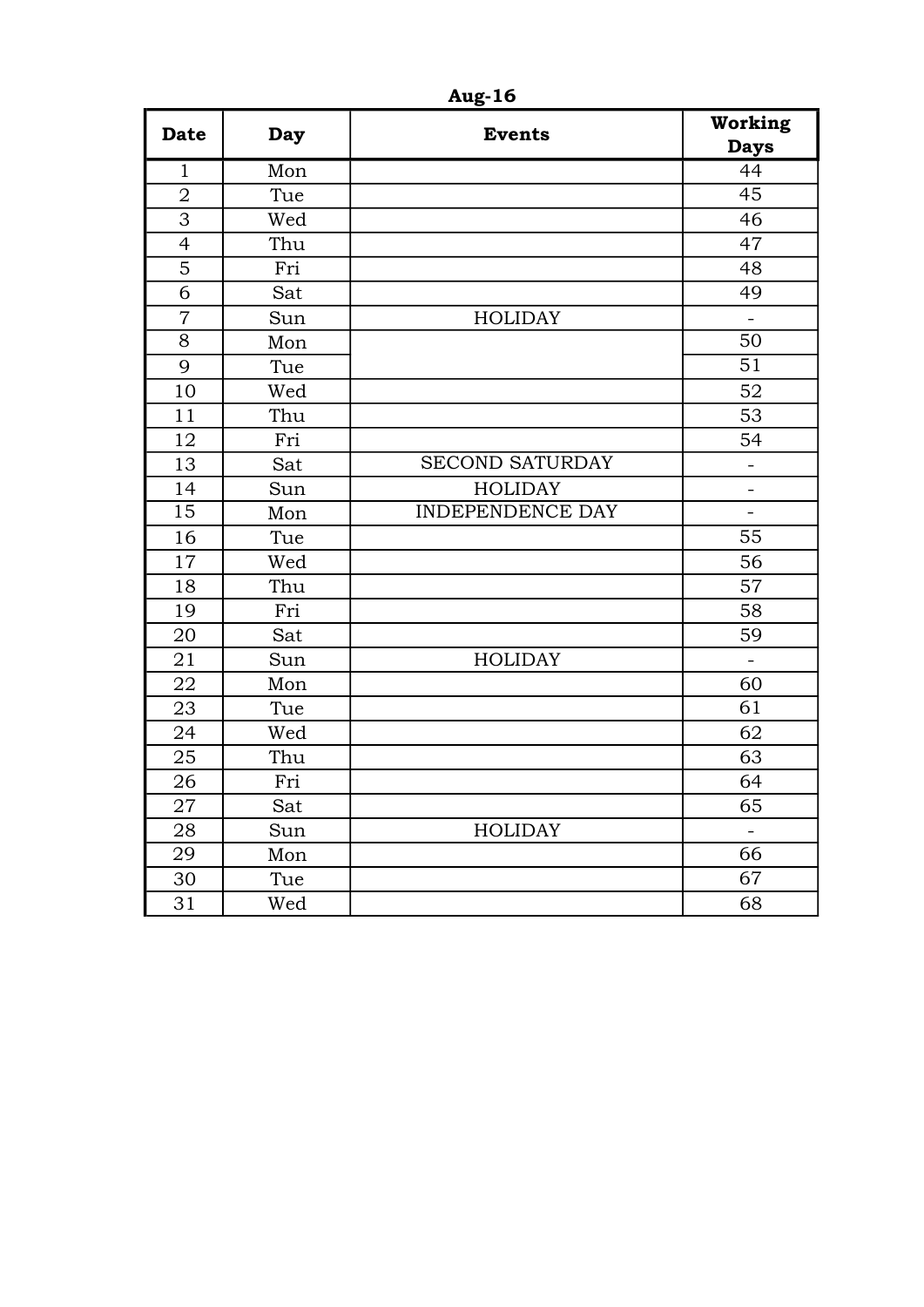| <b>Date</b>    | Day | <b>Events</b>               | Working<br><b>Days</b> |
|----------------|-----|-----------------------------|------------------------|
| $\mathbf{1}$   | Thu |                             | 69                     |
| $\overline{2}$ | Fri |                             | 70                     |
| $\overline{3}$ | Sat |                             | 71                     |
| $\overline{4}$ | Sun | <b>HOLIDAY</b>              |                        |
| 5              | Mon | VINAYAKAR SATHURTHI HOLIDAY | $\blacksquare$         |
| 6              | Tue |                             | 72                     |
| $\overline{7}$ | Wed |                             | 73                     |
| 8              | Thu |                             | 74                     |
| 9              | Fri |                             | 75                     |
| 10             | Sat | SECOND SATURDAY HOLIDAY     |                        |
| 11             | Sun | <b>HOLIDAY</b>              | $\equiv$               |
| 12             | Mon |                             | 76                     |
| 13             | Tue | <b>BAKRID HOLIDAY</b>       | ÷.                     |
| 14             | Wed |                             | 77                     |
| 15             | Thu |                             | 78                     |
| 16             | Fri |                             | 79                     |
| 17             | Sat |                             | 80                     |
| 18             | Sun | <b>HOLIDAY</b>              | $\overline{a}$         |
| 19             | Mon |                             | 81                     |
| 20             | Tue |                             | 82                     |
| 21             | Wed |                             | 83                     |
| 22             | Thu |                             | 84                     |
| 23             | Fri |                             | 85                     |
| 24             | Sat |                             | 86                     |
| 25             | Sun | <b>HOLIDAY</b>              |                        |
| 26             | Mon |                             | 87                     |
| 27             | Tue |                             | 88                     |
| 28             | Wed |                             | 89                     |
| 29             | Thu |                             | 90                     |
| 30             | Fri |                             | 91                     |

Sep-16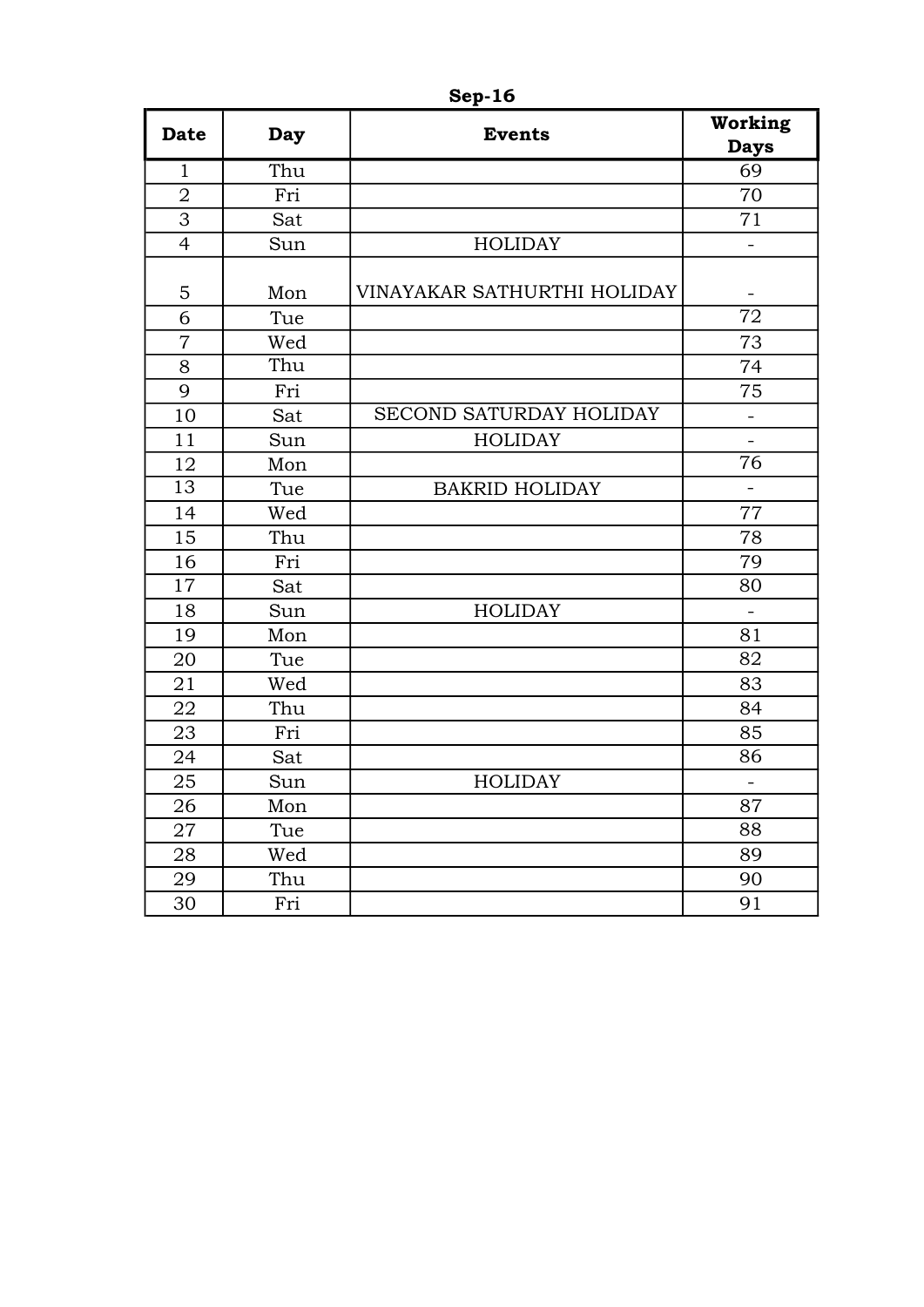| <b>Date</b>    | <b>Day</b> | <b>Events</b>            | Working<br><b>Days</b>   |
|----------------|------------|--------------------------|--------------------------|
| $\mathbf{1}$   | Sat        |                          | 92                       |
| $\overline{2}$ | Sun        | GANDHI JAYANTHI -HOLIDAY | $\blacksquare$           |
| $\overline{3}$ | Mon        |                          | 93                       |
| $\overline{4}$ | Tue        |                          | 94                       |
| 5              | Wed        |                          | 95                       |
| $\overline{6}$ | Thu        |                          | 96                       |
| $\overline{7}$ | Fri        |                          | 97                       |
| 8              | Sat        | SECOND SATURDAY HOLIDAY  | ÷,                       |
| 9              | Sun        | <b>HOLIDAY</b>           | ÷,                       |
| 10             | Mon        | AAYUDHA POOJA &          |                          |
| 11             | Tue        | VIJAYADHASAMIHOLIDAY     |                          |
| 12             | Wed        |                          | 98                       |
| 13             | Thu        |                          | 99                       |
| 14             | Fri        |                          | 100                      |
| 15             | Sat        |                          | 101                      |
| 16             | Sun        | <b>HOLIDAY</b>           |                          |
| 17             | Mon        |                          | 102                      |
| 18             | Tue        |                          | 103                      |
| 19             | Wed        |                          | 104                      |
| 20             | Thu        |                          | 105                      |
| 21             | Fri        |                          | 106                      |
| 22             | Sat        |                          | 107                      |
| 23             | Sun        |                          | $\overline{\phantom{a}}$ |
| 24             | Mon        | <b>HOLIDAY</b>           | 108                      |
| 25             | Tue        |                          | 109                      |
| 26             | Wed        |                          | 110                      |
| 27             | Thu        |                          | 111                      |
| 28             | Fri        |                          | 112                      |
| 29             | Sat        | DIWALI HOLIDAY           |                          |
| 30             | Sun        | <b>HOLIDAY</b>           |                          |
| 31             | Mon        |                          | 113                      |

Oct-16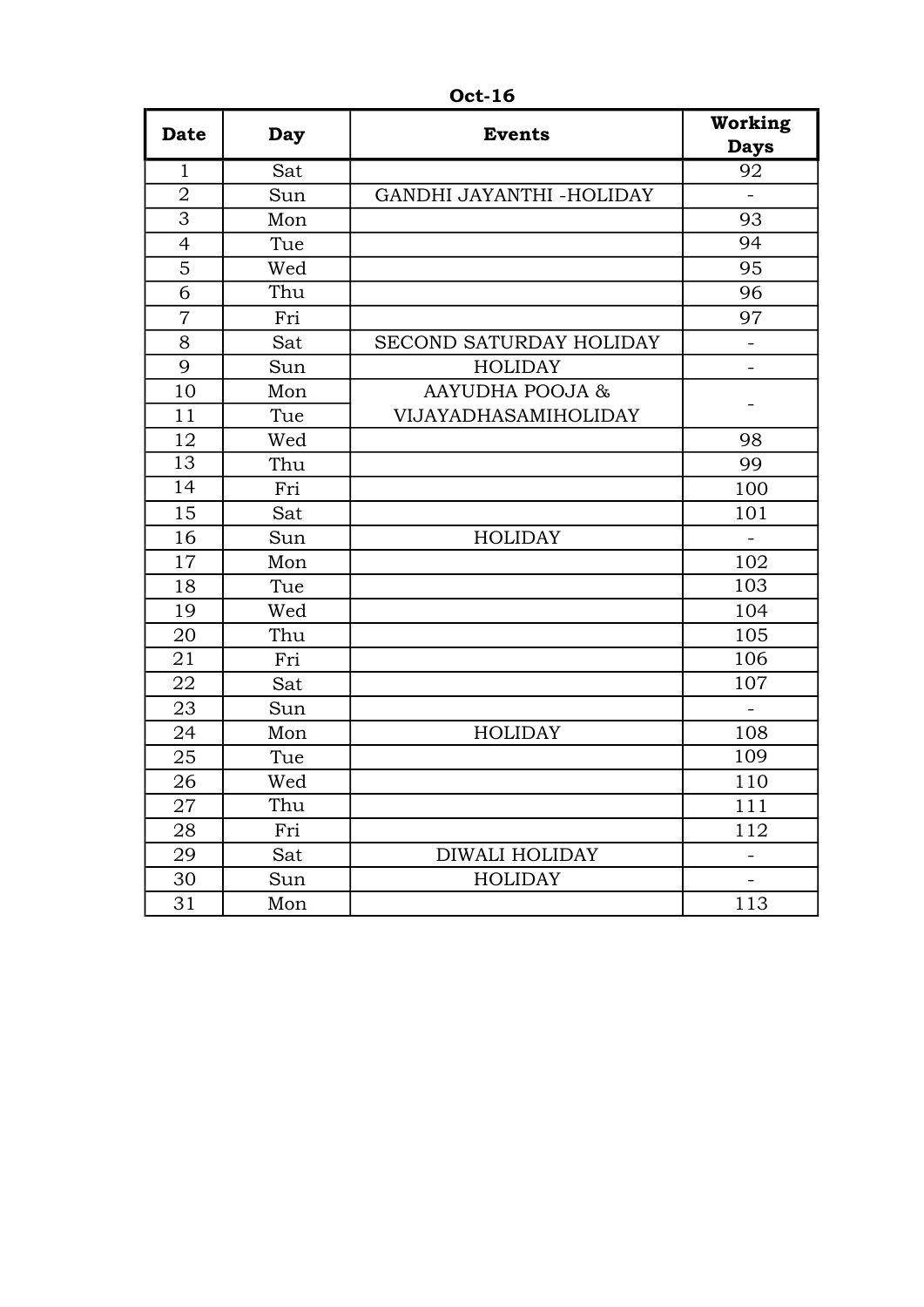| <b>Date</b>    | <b>Day</b> | <b>Events</b>  | Working<br><b>Days</b>   |
|----------------|------------|----------------|--------------------------|
| $\mathbf{1}$   | Tue        |                | $\overline{114}$         |
| $\sqrt{2}$     | Wed        |                | 115                      |
| $\overline{3}$ | Thu        |                | 116                      |
| $\overline{4}$ | Fri        |                | 117                      |
| $\overline{5}$ | Sat        |                | 118                      |
| 6              | Sun        | <b>HOLIDAY</b> | $\frac{1}{\sqrt{2}}$     |
| $\overline{7}$ | Mon        |                | 119                      |
| 8              | Tue        |                | 120                      |
| 9              | Wed        |                | ÷,                       |
| 10             | Thu        |                | $\overline{\phantom{0}}$ |
| 11             | Fri        |                | -                        |
| 12             | Sat        |                | L,                       |
| 13             | Sun        |                | -                        |
| 14             | Mon        |                | -                        |
| 15             | Tue        | <b>HOLIDAY</b> | $\overline{a}$           |
| 16             | Wed        |                | $\overline{a}$           |
| 17             | Thu        |                | -                        |
| 18             | Fri        |                | ÷,                       |
| 19             | Sat        |                | -                        |
| 20             | Sun        |                | $\equiv$                 |
| 21             | Mon        |                | ÷,                       |
| 22             | Tue        |                | ÷,                       |
| 23             | Wed        |                | ÷,                       |
| 24             | Thu        | <b>HOLIDAY</b> | $\overline{a}$           |
| 25             | Fri        |                | ÷,                       |
| 26             | Sat        |                | $\equiv$                 |
| 27             | Sun        |                | ÷,                       |
| 28             | Mon        |                | ÷,                       |
| 29             | Tue        |                | $\blacksquare$           |
| 30             | Wed        |                | $\overline{\phantom{0}}$ |

Nov-16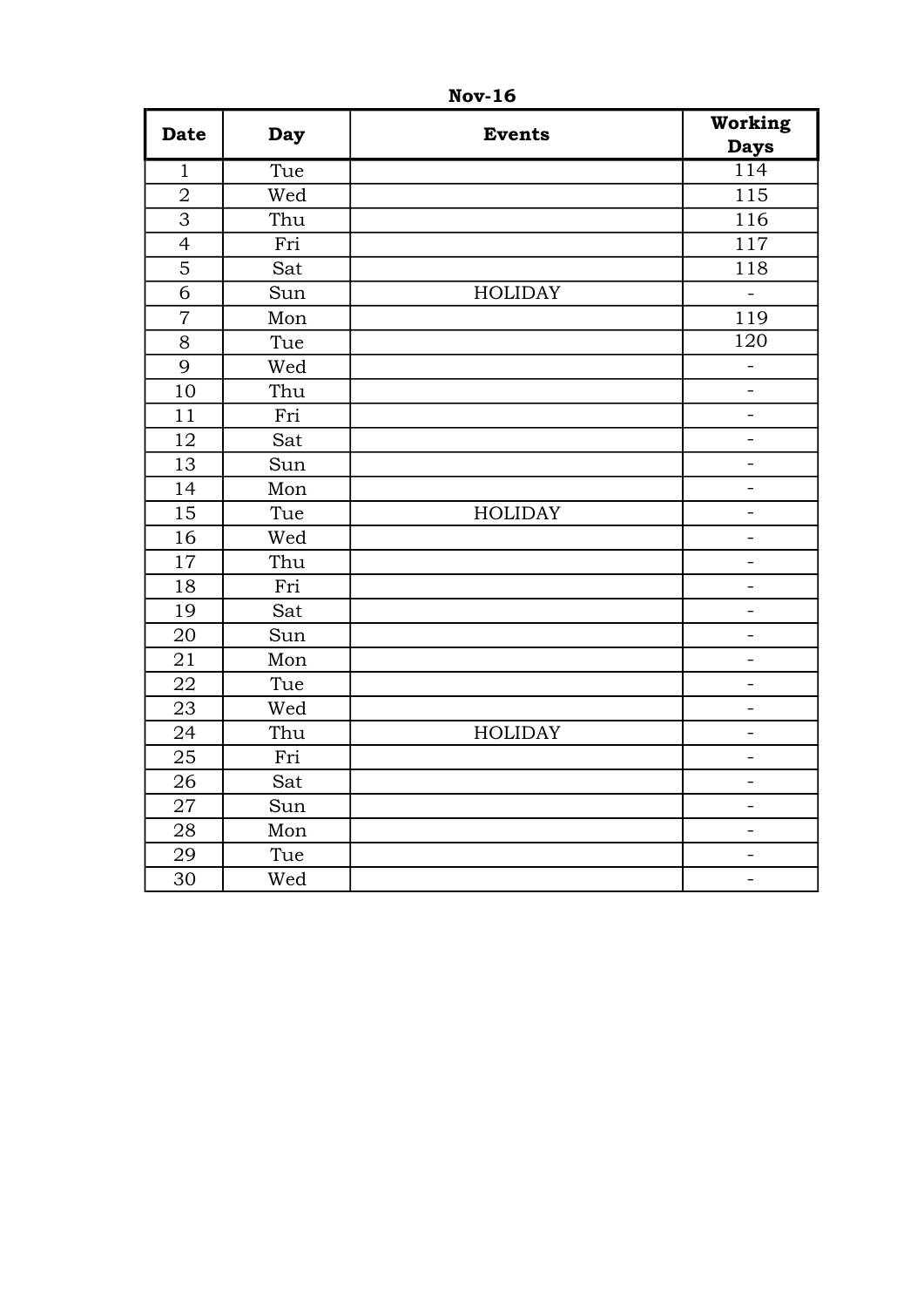| <b>Date</b>    | <b>Day</b> | <b>Events</b>            | Working<br><b>Days</b>       |
|----------------|------------|--------------------------|------------------------------|
| $\mathbf{1}$   | Thu        |                          | $\overline{\phantom{0}}$     |
| $\overline{2}$ | Fri        |                          |                              |
| 3              | Sat        |                          | $\qquad \qquad \blacksquare$ |
| $\overline{4}$ | Sun        |                          | -                            |
| 5              | Mon        |                          | $\blacksquare$               |
| 6              | Tue        |                          |                              |
| $\overline{7}$ | Wed        |                          | $\overline{\phantom{0}}$     |
| 8              | Thu        |                          | $\blacksquare$               |
| 9              | Fri        |                          | $\equiv$                     |
| 10             | Sat        |                          | $\qquad \qquad \blacksquare$ |
| 11             | Sun        |                          | $\blacksquare$               |
| 12             | Mon        | REOPENING OF THE COLLEGE | $\mathbf{1}$                 |
| 13             | Tue        |                          | $\overline{2}$               |
| 14             | Wed        |                          | $\overline{3}$               |
| 15             | Thu        |                          | $\overline{4}$               |
| 16             | Fri        |                          | 5                            |
| 17             | Sat        | THIRD SATURDAY HOLIDAY   | $\blacksquare$               |
| 18             | Sun        | <b>HOLIDAY</b>           | $\overline{a}$               |
| 19             | Mon        |                          | 6                            |
| 20             | Tue        |                          | $\overline{7}$               |
| 21             | Wed        |                          | $\overline{8}$               |
| 22             | Thu        |                          | 9                            |
| 23             | Fri        |                          | 10                           |
| 24             | Sat        |                          | 11                           |
| 25             | Sun        | <b>HOLIDAY</b>           | $\overline{a}$               |
| 26             | Mon        |                          | 12                           |
| 27             | Tue        |                          | 13                           |
| 28             | Wed        |                          | $\overline{14}$              |
| 29             | Thu        |                          | $\overline{15}$              |
| 30             | Fri        |                          | 16                           |
| 31             | Sat        |                          | 17                           |

## 2016-2017 Tentative - ODD Semester Calendar Dec-16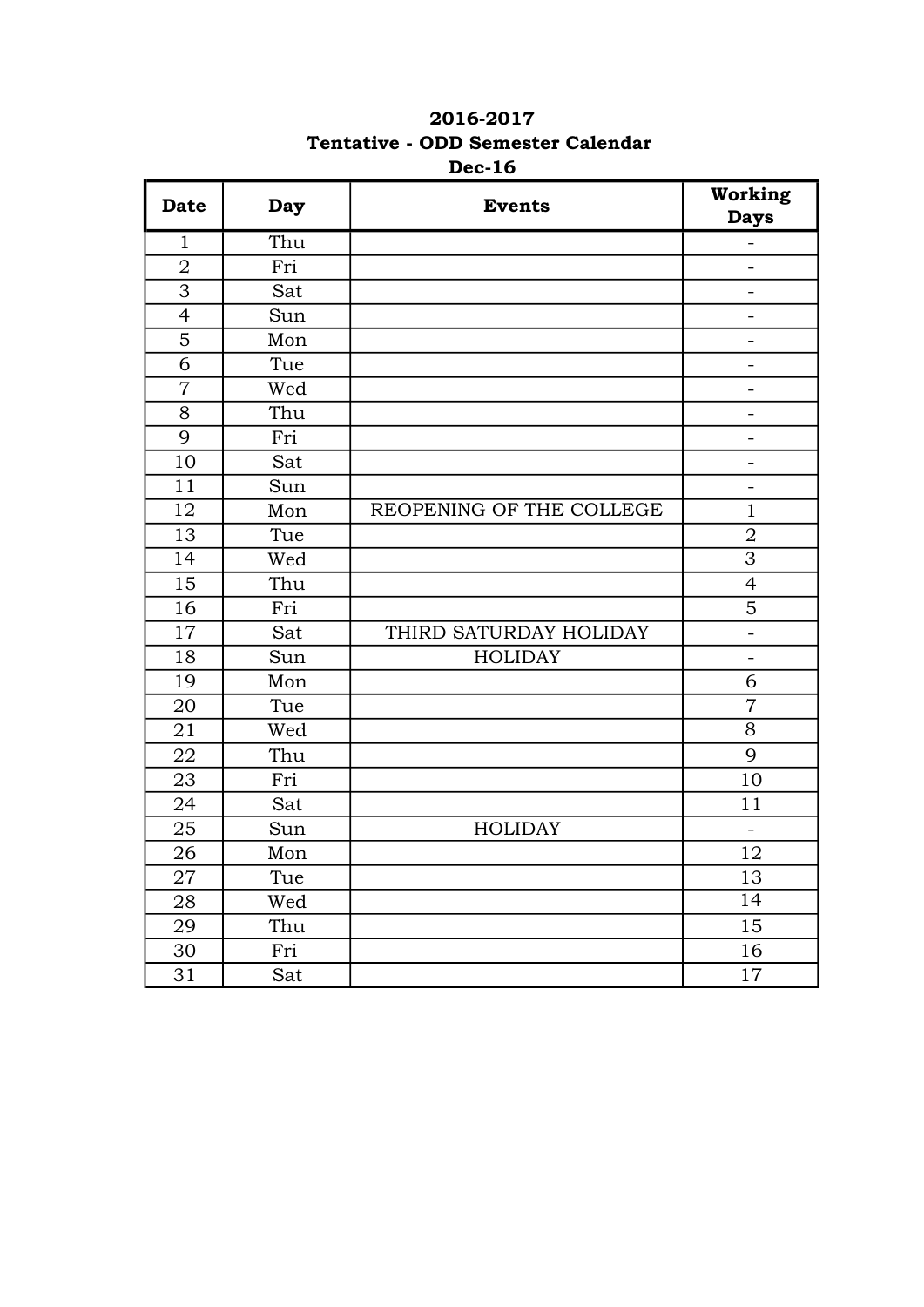| <b>Date</b>    | Day | <b>Events</b>          | Working<br><b>Days</b>   |
|----------------|-----|------------------------|--------------------------|
| $\mathbf{1}$   | Sun | <b>NEW YEAR</b>        |                          |
| $\overline{2}$ | Mon |                        | 18                       |
| $\overline{3}$ | Tue |                        | 19                       |
| $\overline{4}$ | Wed |                        | 20                       |
| 5              | Thu |                        | 21                       |
| 6              | Fri |                        | 22                       |
| $\overline{7}$ | Sat |                        | 23                       |
| 8              | Sun | <b>HOLIDAY</b>         |                          |
| 9              | Mon |                        | 24                       |
| 10             | Tue |                        | 25                       |
| 11             | Wed |                        | 26                       |
| 12             | Thu |                        | 27                       |
| 13             | Fri |                        | 28                       |
| 14             | Sat | PONGAL HOLIDAY         | -                        |
| 15             | Sun | PONGAL HOLIDAY         | ÷.                       |
| 16             | Mon | PONGAL HOLIDAY         |                          |
| 17             | Tue | PONGAL HOLIDAY         | $\overline{\phantom{0}}$ |
| 18             | Wed |                        | 29                       |
| 19             | Thu |                        | 30                       |
| 20             | Fri |                        | 31                       |
| 21             | Sat | THIRD SATURDAY HOLIDAY |                          |
| 22             | Sun | <b>HOLIDAY</b>         | $\overline{a}$           |
| 23             | Mon |                        | 32                       |
| 24             | Tue |                        | 33                       |
| 25             | Wed |                        | 34                       |
| 26             | Thu | REPUBLIC DAY HOLIDAY   | L,                       |
| 27             | Fri |                        | 35                       |
| 28             | Sat |                        | 36                       |
| 29             | Sun | <b>HOLIDAY</b>         |                          |
| 30             | Mon |                        | 37                       |
| 31             | Tue |                        | 38                       |

Jan-17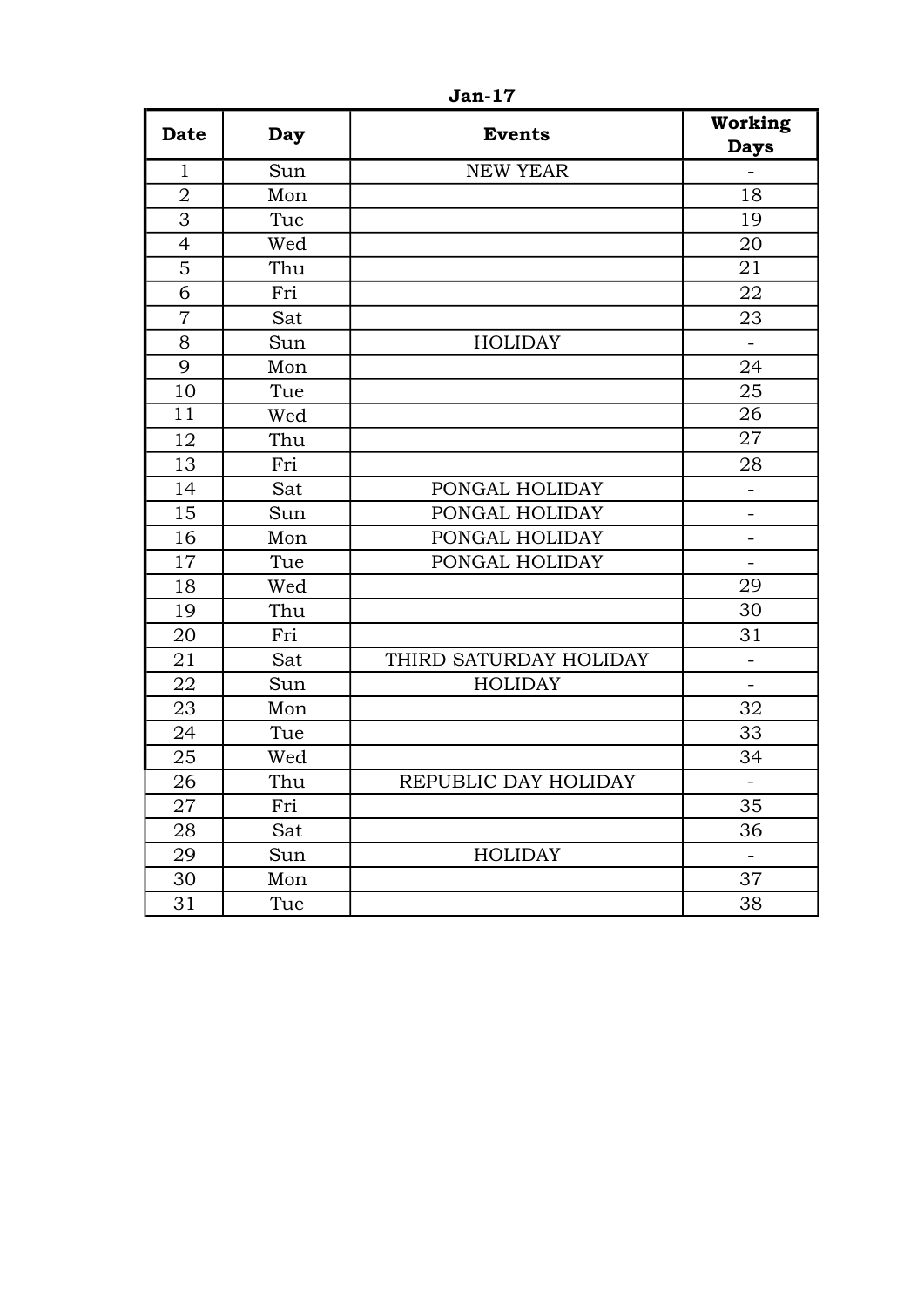| <b>Date</b>    | Day | <b>Events</b>            | Working<br><b>Days</b> |
|----------------|-----|--------------------------|------------------------|
| $\mathbf{1}$   | Wed |                          | 39                     |
| $\overline{2}$ | Thu |                          | 40                     |
| 3              | Fri |                          | 41                     |
| $\overline{4}$ | Sat |                          | 42                     |
| 5              | Sun | <b>HOLIDAY</b>           | $\frac{1}{2}$          |
| 6              | Mon |                          | 43                     |
| $\overline{7}$ | Tue |                          | 44                     |
| 8              | Wed |                          | $\overline{45}$        |
| 9              | Thu |                          | 46                     |
| 10             | Fri |                          | 47                     |
| 11             | Sat |                          | 48                     |
| 12             | Sun | <b>HOLIDAY</b>           | ÷,                     |
| 13             | Mon |                          | 49                     |
| 14             | Tue |                          | 50                     |
| 15             | Wed |                          | 51                     |
| 16             | Thu |                          | $\overline{52}$        |
| 17             | Fri |                          | 53                     |
| 18             | Sat | THIRD SATURDAY - HOLIDAY |                        |
| 19             | Sun | <b>HOLIDAY</b>           |                        |
| 20             | Mon |                          | 54                     |
| 21             | Tue |                          | 55                     |
| 22             | Wed |                          | 56                     |
| 23             | Thu |                          | $\overline{57}$        |
| 24             | Fri |                          | 58                     |
| 25             | Sat |                          | 59                     |
| 26             | Sun | <b>HOLIDAY</b>           |                        |
| 27             | Mon |                          | 60                     |
| 28             | Tue |                          | 61                     |

Feb-17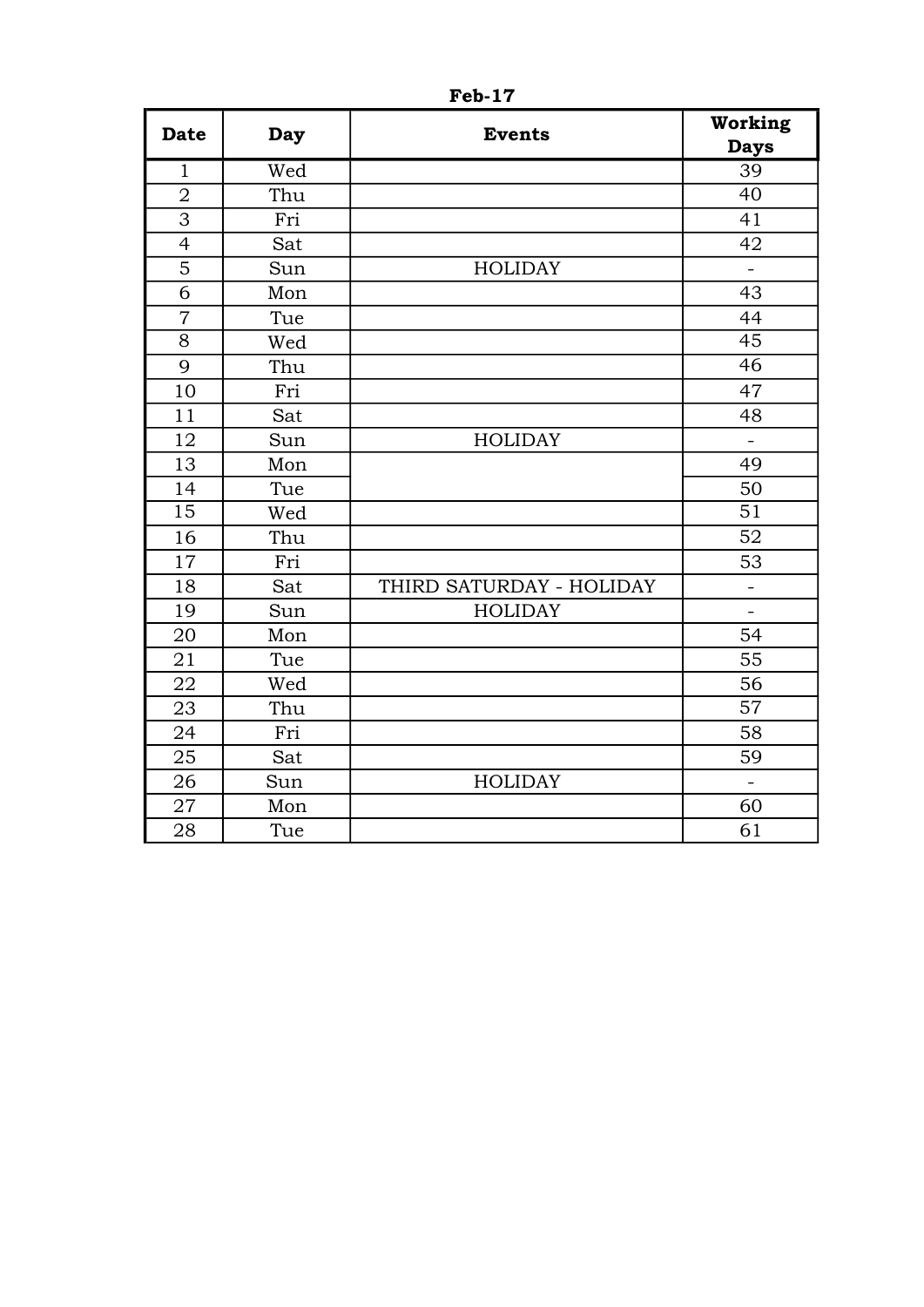| <b>Date</b>     | <b>Day</b> | <b>Events</b>  | Working<br><b>Days</b> |
|-----------------|------------|----------------|------------------------|
| $\mathbf{1}$    | Wed        |                | $\overline{62}$        |
| $\overline{2}$  | Thu        |                | 63                     |
| $\overline{3}$  | Fri        |                | 64                     |
| $\overline{4}$  | Sat        |                | 65                     |
| 5               | Sun        | <b>HOLIDAY</b> | $\overline{a}$         |
| 6               | Mon        |                | $\overline{66}$        |
| $\overline{7}$  | Tue        |                | 67                     |
| 8               | Wed        |                | 68                     |
| 9               | Thu        |                | 69                     |
| 10              | Fri        |                | 70                     |
| 11              | Sat        |                | 71                     |
| 12              | Sun        | <b>HOLIDAY</b> | L,                     |
| $\overline{13}$ | Mon        |                | $\overline{72}$        |
| 14              | Tue        |                | 73                     |
| 15              | Wed        |                | 74                     |
| 16              | Thu        |                | 75                     |
| 17              | Fri        |                | $7\overline{6}$        |
| 18              | Sat        |                | $77\,$                 |
| 19              | Sun        | <b>HOLIDAY</b> | $\frac{1}{2}$          |
| 20              | Mon        |                | $\overline{78}$        |
| 21              | Tue        |                | 79                     |
| 22              | Wed        |                | 80                     |
| 23              | Thu        |                | 81                     |
| 24              | Fri        |                | $\overline{82}$        |
| 25              | Sat        |                | 83                     |
| 26              | Sun        | <b>HOLIDAY</b> | $\equiv$               |
| 27              | Mon        |                | 84                     |
| 28              | Tue        |                | 85                     |
| 29              | Wed        |                | 86                     |
| 30              | Thu        |                | 87                     |
| 31              | Fri        |                | 88                     |

Mar-17